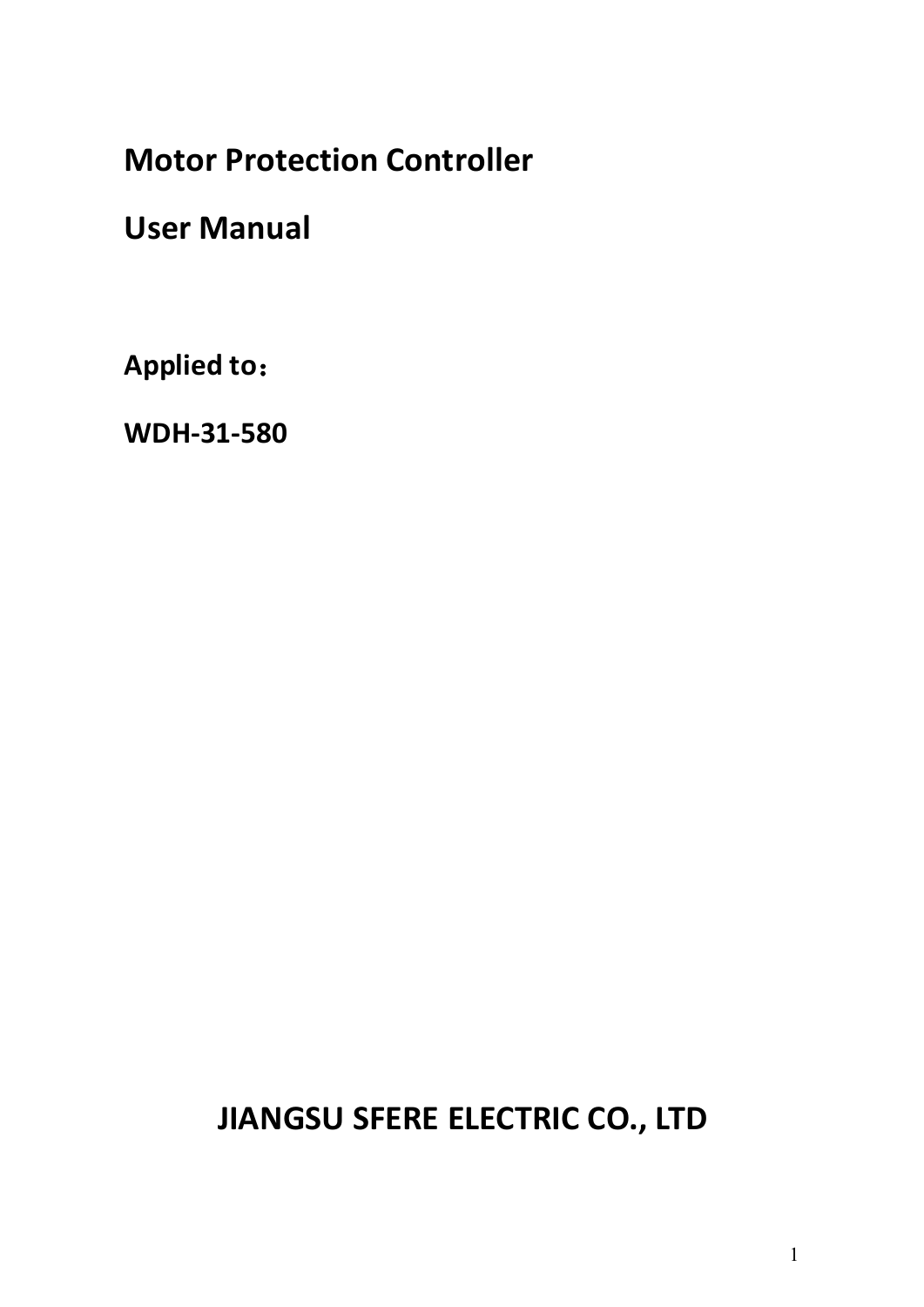#### **1. Product Introduction**

#### **Overview**

This series of motor protection controller, researched and manufactured by our company, is a protection device for low-voltage A.C motors and is applied to the applicable site of motors with the rated frequency up to 50 Hz, rated voltage up to 690 VAC and rated current up to 800 A. The product has such functions as monitoring, controlling, protection and communication so as to provide the excellent protection to motors..

This series motor protection controller is composed of main module, measuring module, Digital I/O module and display module. The measuring module can realize the measurement for the full electrical parameters, residual current, insulation resistance and the temperature of the motor ciruits.The main module can realize the functions such as the motor protection, start-stop control and communicating. The Digital I/O module is used for adding the input and RO so as to realize the more complex logic control.The display module can provide friendly man-machine interaction.

Features:

Small size and flexible installation with the modular structural design.

 Fundamental wave or full wave current measurement and protection is optional;

 Extra or external residual CT is unnecessary with the internal residual CT in measurement module.

Motor insulation resistance measurement is available.

 Multiple internal protection function, protection function's on-off, alarm or trip function can be programmed.

 Multiple start-stop control such as direct starting, bi-direction starting, star-delta starting, soft starting;

Anti interference electricity, low voltage re-start function and self-start function to make sure the uninterrupted working of motor.

12 channel programmable digital inputs, 8 channel programmable RO;

◆ 2 channel programmable analogy output function(4-20mA).

 Standard RS485 communication interface, Modbus—RTU and Profibus-DP communication protocols available.

Multiple SOE record including trip, alarm, start-stop, DI shift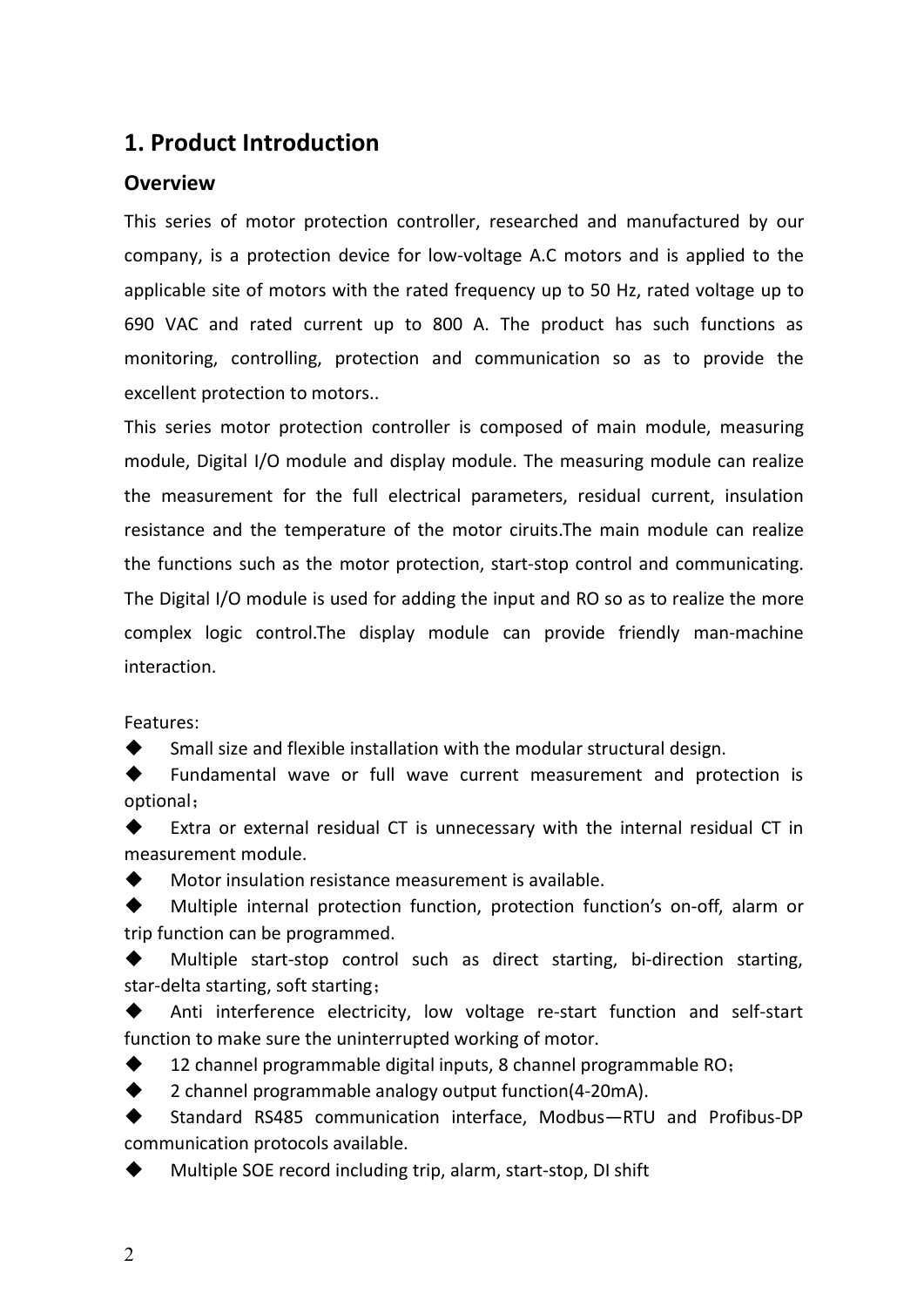320ms(16 cycle/6 channel) fault recording.

Ethernet communication interface with exchanger function is optional.

 Parameter setting and monitor adjustment can be realized with upper computer equipped.

Application Occasions:

- Single-phase/three-phase low-voltage AC motor
- Motor independtal control cabinet or MCC control cabinet.
- **•** Positive and negative rotating or star-delta staring
- Industrial automatic sites such as conveyer system, dispersing system
- **•** Fire pump or fan

Excutive Standard:

 GB 14048.1-2012 "Low-voltage switchgear and control equipment" general principles.

GB 14048.4-2010 "Low-voltage switchgear and control equipment"

electromechanical contactor and motor starter.

 GB/T 14598.303-2011 Digital motor comprehensive protector general technical requirements.

Q/320281AKW15-2017 Low-voltage motor protection controller

 GB 3836.3-2010 Electrical Apparatus for explosive gas atmosphere Part 1:  $\triangle$ WZD "F"

#### **2.Model selection**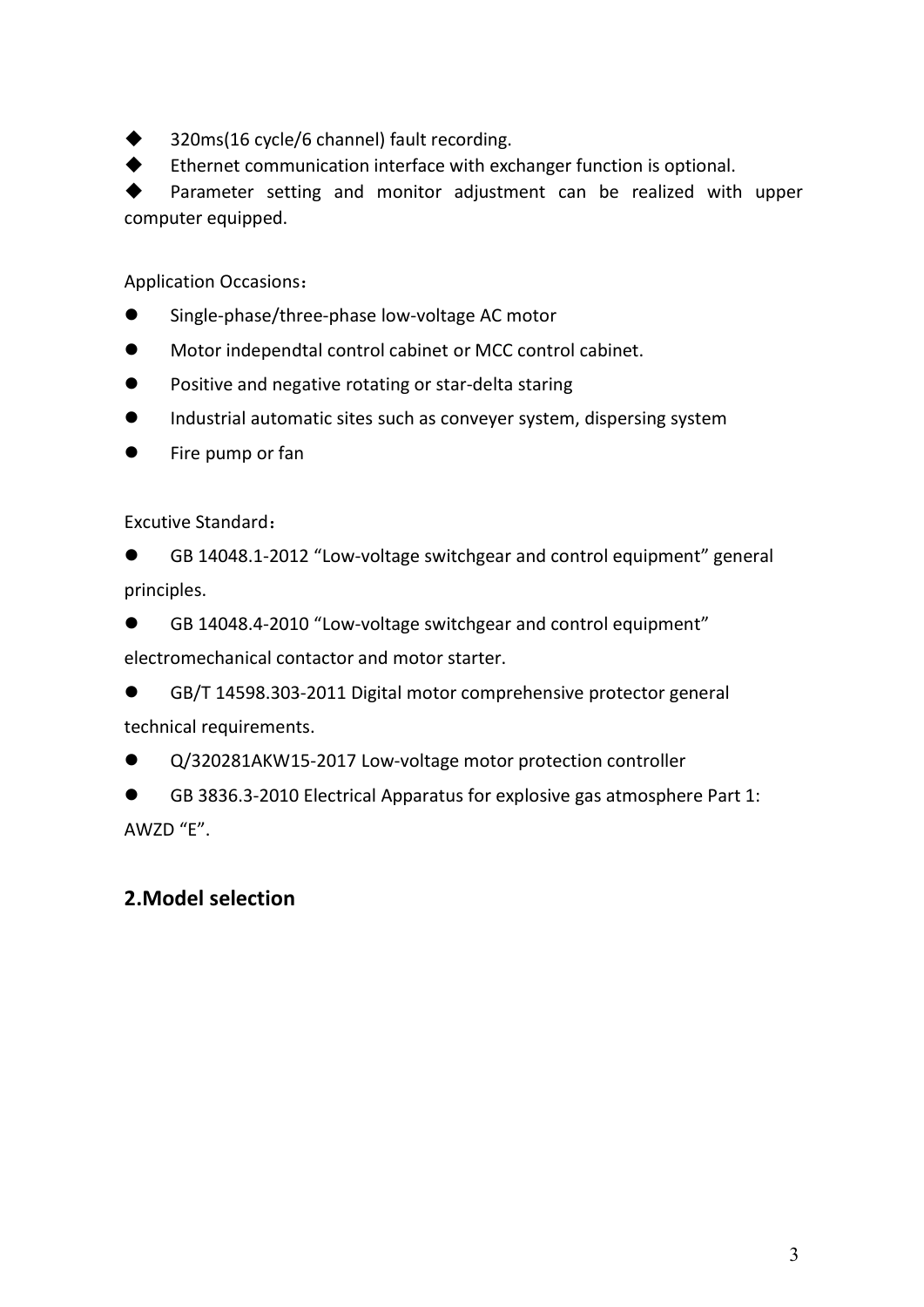

| <b>Rated Current Selection Instruction</b> |                 |                                       |           |             |  |  |
|--------------------------------------------|-----------------|---------------------------------------|-----------|-------------|--|--|
| Code                                       | Ajustable       | Applicable motor power(380Vsystem)    | Measuring | Bore        |  |  |
|                                            | Range           |                                       | module    | diameter    |  |  |
| <b>5A</b>                                  | $0.2A \sim 5A$  | $0.13 \sim 2$ kW                      | WM1/05    | $018$ mm    |  |  |
| 25A                                        | $5A \sim 25A$   | $2^{\sim}11$ kW                       | WM1/25    | $018$ mm    |  |  |
| 100A                                       | $25A \sim 100A$ | $11~$ 55kW                            | WM1/100   | $018$ mm    |  |  |
| 250A                                       | $100A - 250A$   | $45\sim$ 115kW                        | WM1/250   | Copper      |  |  |
|                                            |                 |                                       |           | bar         |  |  |
| 500A                                       | $200A - 500A$   | $90^\sim$ 280kW(External CT500A:5A)   | WM1/05    | $018$ mm    |  |  |
| 800A                                       | $500A - 800A$   | $280 \sim 400$ kW(External CT800A:5A) | WM1/05    | $\Phi$ 18mm |  |  |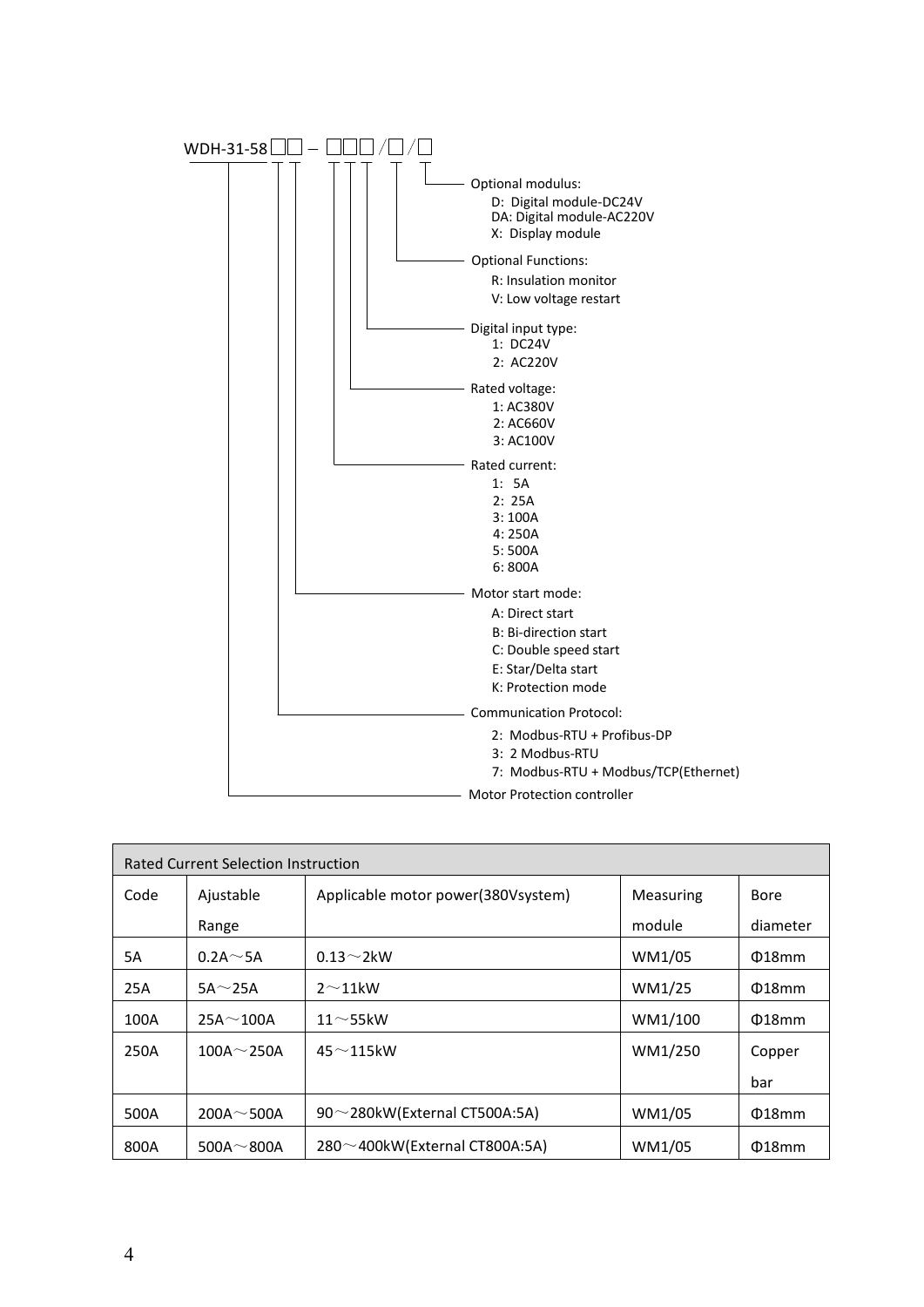| <b>Selection Example</b> |                        |                                   |  |  |
|--------------------------|------------------------|-----------------------------------|--|--|
|                          | WDH-31-583A -211/X     | WDH-31-582A -321/V /DX            |  |  |
| Communication            | 2 Modbus               | 1Modbus + 1 Profibus              |  |  |
| Protocal                 |                        |                                   |  |  |
| Start method             | Direct start           | Bi-direction start (Positive and  |  |  |
|                          |                        | Negative rotating)                |  |  |
| <b>Rated Current</b>     | 25A (5A $\sim$ 25A)    | 100A (25A $\sim$ 100A)            |  |  |
| Rated voltage            | AC380V                 | AC660V                            |  |  |
| DI/O type                | DC24V(passive contact) | DC24V(passive contact)            |  |  |
| Optional                 | N/A                    | Anti interference                 |  |  |
| function                 |                        | electricity/Low-voltage restart   |  |  |
| Optional                 | Display module         | DI/O module (DC24V input contact) |  |  |
| accessories              |                        | +Display mode                     |  |  |

# **3. Installation**



### **3.1Dimensions**

#### **3.1.1Measuring module**

## **WM1**,**5A/25A/100A**,**perforating connecting method**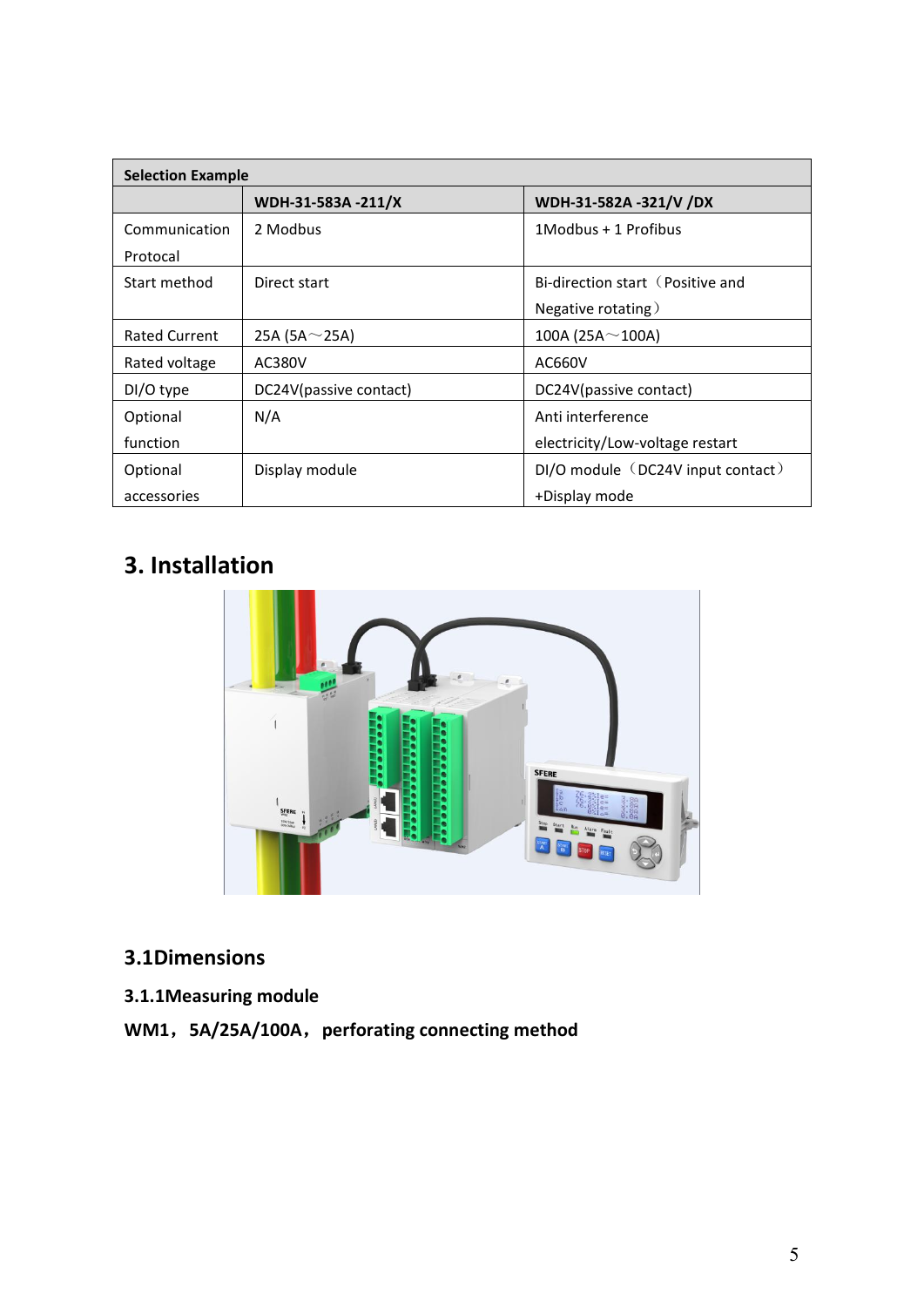













### **3.1.3DI/O module**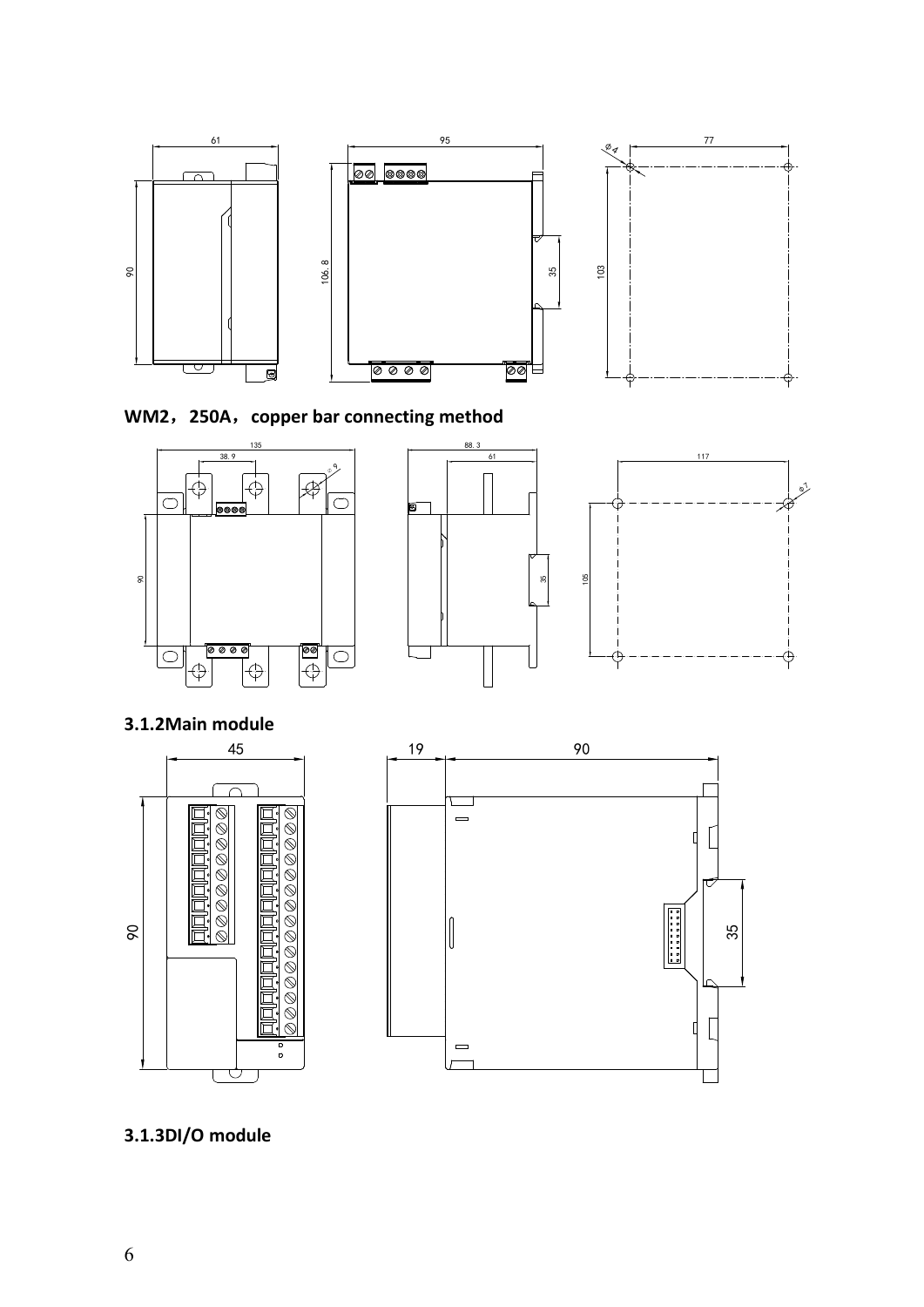

**3.1.4Display module**



## **4. Specifications**

| system operating parameter        |                        |  |  |  |
|-----------------------------------|------------------------|--|--|--|
| motor rated voltage               | AC380V or AC660V, 50Hz |  |  |  |
| motor rated current               | $0.1 A \sim 800 A$     |  |  |  |
| Insulation resistance             | $\geq 100$ M $\Omega$  |  |  |  |
| <b>Controller Auxiliary power</b> |                        |  |  |  |
| work range                        | AC/DC 80 $\sim$ 270V   |  |  |  |
| Power consumption                 | 10VA                   |  |  |  |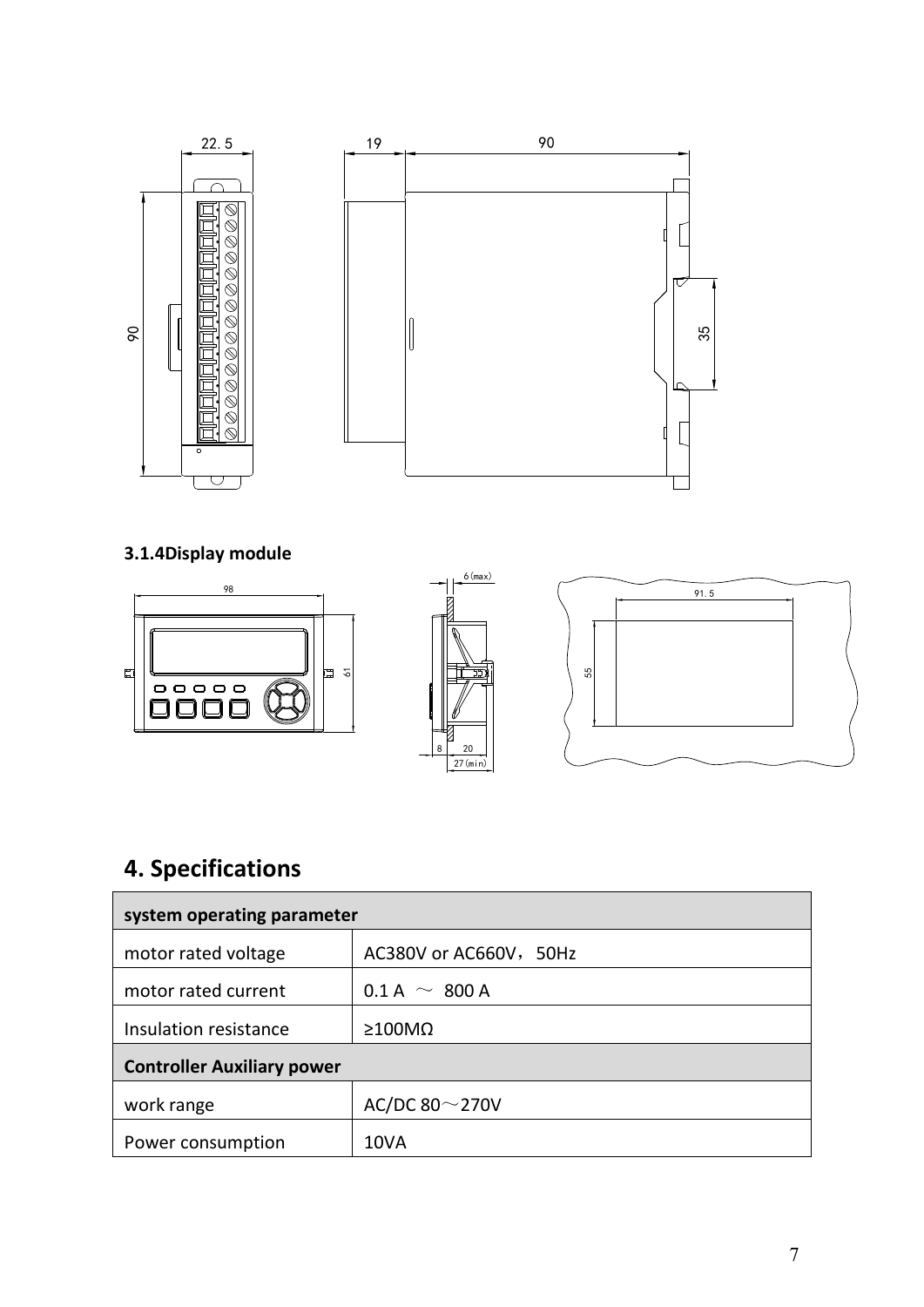| <b>Use environment</b>                             |                                                                                                  |  |  |  |
|----------------------------------------------------|--------------------------------------------------------------------------------------------------|--|--|--|
| Environment temperature                            | -20 $^{\circ}$ C $\sim$ +60 $^{\circ}$ C                                                         |  |  |  |
| Relative humidity                                  | ≤93%RH                                                                                           |  |  |  |
| Storage temperature                                | -40 $^{\circ}$ C $\sim$ 70 $^{\circ}$ C                                                          |  |  |  |
| Protection level                                   | Main part: IP20<br>panel: IP64                                                                   |  |  |  |
| others                                             | medium,<br>Explosive<br>metal corroding<br>gas<br>and<br>conducting medium are forbidden at site |  |  |  |
| protection action accuracy                         |                                                                                                  |  |  |  |
| current/voltage start value                        | ±1% of the set value                                                                             |  |  |  |
| aggregate-value of heat<br>capacity                | ±1% of the set value                                                                             |  |  |  |
|                                                    | If the action delayed time is set $\leq$ 2s:<br>±100mS                                           |  |  |  |
| Action Delayed time                                | If the action delayed time is set≥2s:<br>±5%                                                     |  |  |  |
| <b>Control Relay Output</b>                        |                                                                                                  |  |  |  |
| the<br>control<br>contact<br>capacity of the Relay | AC250V/5A (resistive), AC250V/5A (AC 15)                                                         |  |  |  |
| Max voltage to open                                | <b>AC400V</b>                                                                                    |  |  |  |
| Max power to open                                  | 1000VA                                                                                           |  |  |  |
| <b>Signal Relay Output</b>                         |                                                                                                  |  |  |  |
| contact capacity of the<br>signal replay           | AC250V/5A (resistive)<br>DC30V/5A (resistive)                                                    |  |  |  |
| max voltage to open                                | AC300V                                                                                           |  |  |  |
| max power to open                                  | 750VA                                                                                            |  |  |  |
| <b>Thermistor input</b>                            |                                                                                                  |  |  |  |
| Resistive range                                    | $100\Omega\!\simeq\!10000\Omega$                                                                 |  |  |  |
| thermal resistance input                           |                                                                                                  |  |  |  |
| Resistive range                                    | $60\Omega$ ~ 300 $\Omega$                                                                        |  |  |  |